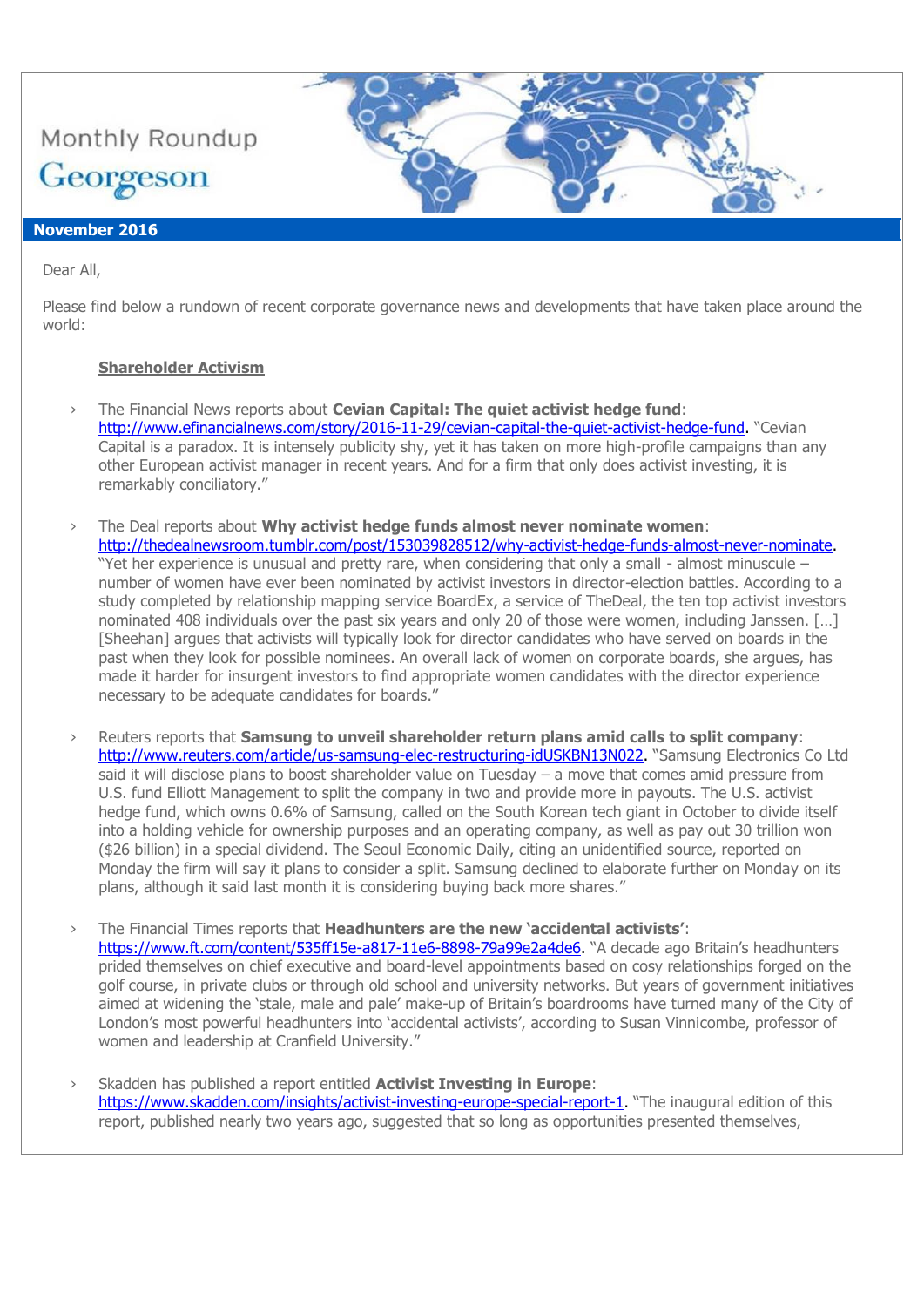activists would continue to seek governance, strategy and capital allocation reforms from European issuers. Indeed they have. After ebbing briefly in 2014, when only 51 companies were publicly targeted (after 61 in 2012 and 59 in 2013), activism has roared back, with 67 companies targeted in 2015 and 64 in the first half of 2016 alone. Assets under management for European activists have grown slowly in that period – from \$21.7 billion in 2012 to \$27.5 billion in 2015 – suggesting the growth has been funded by new entrants and foreign players." Also see here: [https://corpgov.law.harvard.edu/2016/11/09/activist-investing-in-europe-a](https://corpgov.law.harvard.edu/2016/11/09/activist-investing-in-europe-a-special-report/)[special-report/.](https://corpgov.law.harvard.edu/2016/11/09/activist-investing-in-europe-a-special-report/)

- › The Financial Times reports that **China corporate raider Baoneng in new boardroom battle**: [https://www.ft.com/content/a5075406-ad59-11e6-9cb3-bb8207902122.](https://www.ft.com/content/a5075406-ad59-11e6-9cb3-bb8207902122) "Baoneng Group, the swashbuckling insurance conglomerate controlled by China's fourth richest man, has waded into another boardroom battle, months after pursuing a hostile takeover of China's largest residential developer. Shares in glass producer CSG Holding rose as much as 21 per cent in Shenzhen last week following the resignation of its chairman, chief executive, chief financial officer, four vice-presidents and two independent directors. The biggest gains came after Baoneng published a letter to CSG employees accusing CSG executives of misconduct and announcing a series of strategy changes and optimistic growth targets."
- › Reuters reports that **Elliott unveils Marathon Petroleum stake, urges breakup**: [http://www.reuters.com/article/us-marathon-pete-elliottmanagement-idUSKBN13G1HH.](http://www.reuters.com/article/us-marathon-pete-elliottmanagement-idUSKBN13G1HH) "Elliott Management unveiled it has a 4 percent stake in Marathon Petroleum Corp on Monday, urging the company in a letter to launch a strategic review and consider spinning off its three main businesses. Marathon responded by saying it disagreed with the letter to its board and was moving ahead with its own plan, a reply that signalled rising tension between the refiner and the activist investor."

### **Europe…**

- › Investment & Pensions Europe reports that **European Parliament passes revised IORP Directive**: [https://www.ipe.com/countries/eu/european-parliament-passes-revised-iorp-directive/10016370.fullarticle.](https://www.ipe.com/countries/eu/european-parliament-passes-revised-iorp-directive/10016370.fullarticle) "The parliamentary passage of IORP II has been welcomed by responsible investment organisations such as the UN-backed PRI and ShareAction. The latter, a campaign organisation, described the vote as "a landmark moment for responsible investment in Europe" given requirements on environmental, social and governance (ESG) issues in the Directive. It called on the UK government to commit to transposing the legislation, in particular the sections on ESG, transparency and members' right to information, despite the June vote for the country to leave the European Union."
- › The CFA Institute has published a series of videos where **David Pitt-Watson Talks About New Report on Corporate Governance in the EU**: [https://blogs.cfainstitute.org/marketintegrity/2016/11/23/david-pitt](https://blogs.cfainstitute.org/marketintegrity/2016/11/23/david-pitt-watson-talks-about-new-report-on-corporate-governance-in-the-eu/)[watson-talks-about-new-report-on-corporate-governance-in-the-eu/.](https://blogs.cfainstitute.org/marketintegrity/2016/11/23/david-pitt-watson-talks-about-new-report-on-corporate-governance-in-the-eu/) "CFA Institute recently released a report entitled Corporate Governance Policy in the European Union: Through an Investor's Lens. It is co-authored by two seasoned investors and luminaries in the field of corporate governance: George Dallas, policy director at the International Corporate Governance Network, and David Pitt-Watson, executive fellow at the London Business School. Here, in a series of videos, David Pitt-Watson shares his thoughts on corporate governance, illuminating the key messages and recommendations from the report." See here for the full report: [http://www.cfapubs.org/doi/pdf/10.2469/ccb.v2016.n6.1.](http://www.cfapubs.org/doi/pdf/10.2469/ccb.v2016.n6.1)

# **…and beyond**

› ISS has announced the **publication of their 2017 Benchmark Policy Updates**: [https://www.issgovernance.com/iss-announces-2017-benchmark-policy-updates/.](https://www.issgovernance.com/iss-announces-2017-benchmark-policy-updates/) "Institutional Shareholder Services Inc. (ISS), the leading provider of governance and responsible investment solutions to the global financial community, today released 2017 updates to its benchmark proxy voting policies for the Americas, EMEA, and Asia-Pacific regions. The updated policies will generally be applied for shareholder meetings on or after Feb. 1, 2017. […] Across Europe, ISS' benchmark policy will consider pay-for-performance quantitative test outcomes when evaluating a company's remuneration policies and practices while, separately, tightening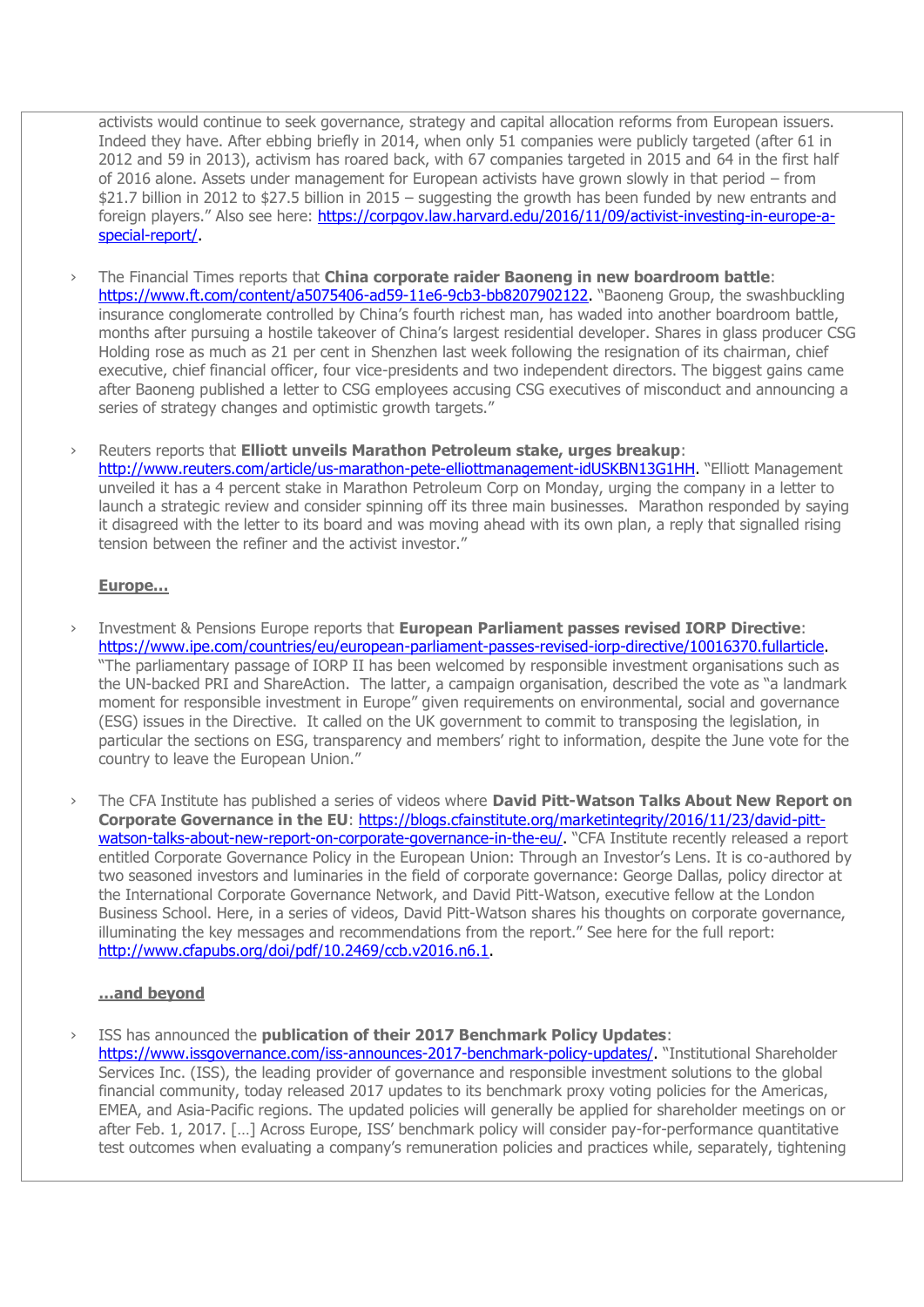the policies with regard to overboarded board chairs." Further information is available here: [https://www.issgovernance.com/policy-gateway/2017-policy-information/.](https://www.issgovernance.com/policy-gateway/2017-policy-information/)

### › The Financial Times reports about **The steady demise of the 'all-powerful' leader**:

[https://www.ft.com/content/01e99154-4a9d-11e6-8d68-72e9211e86ab.](https://www.ft.com/content/01e99154-4a9d-11e6-8d68-72e9211e86ab) "Over the past decade, the joint chief executive/chairman has become a dying breed. Globally, the number of new appointees holding the chief executive/chairman role has dropped to a record low as corporate governance best practice moves towards the idea that the two most senior roles at a listed company should be split, says Strategy&, a consulting arm of professional services group PwC. The UK's corporate governance code advises against combining the two posts. Only one company in the FTSE 100 – Hikma Pharmaceuticals – has one person, Said Darwazah, sharing the chief executive and chairman roles, says research group MSCI. The US is one of the few industrialised countries where a joint chief executive/chairman is still common at the biggest groups, although their numbers generally are falling. Half the companies listed on the S&P 500 have one person holding the combined role."

### **UK**

- › The Department for Business, Energy & Industrial Strategy have published their **green paper on Corporate governance reform**: [https://www.gov.uk/government/news/government-launches-review-of-corporate](https://www.gov.uk/government/news/government-launches-review-of-corporate-governance)[governance.](https://www.gov.uk/government/news/government-launches-review-of-corporate-governance) "The paper sets out a range of options to address concerns around levels of executive pay, increasing representation of workers, customers, suppliers and investors in the boardroom, and whether our largest private companies should be subject to more rigorous corporate governance rules. It calls on businesses, investors, workers and members of the public to give their views on what should be done to ensure that the UK's corporate governance framework helps to deliver an economy that works for all and maintain our reputation as the best place in Europe to do business." **The consultation closes on 17 February 2017.** See here for the full document: [https://www.gov.uk/government/consultations/corporate](https://www.gov.uk/government/consultations/corporate-governance-reform)[governance-reform.](https://www.gov.uk/government/consultations/corporate-governance-reform) The Financial Times report on this is entitled **May waters down plans for binding votes on executive pay**: [https://www.ft.com/content/d2f39716-b598-11e6-961e-a1acd97f622d.](https://www.ft.com/content/d2f39716-b598-11e6-961e-a1acd97f622d)
- › FTSE Women Leaders have published the **Hampton-Alexander Review: Improving gender balance in FTSE Leadership**: [https://www.gov.uk/government/news/ftse-100-executive-pipeline-needs-more-women](https://www.gov.uk/government/news/ftse-100-executive-pipeline-needs-more-women-say-top-business-bosses)[say-top-business-bosses.](https://www.gov.uk/government/news/ftse-100-executive-pipeline-needs-more-women-say-top-business-bosses) "Companies listed on the FTSE 100 should have at least 33% of their executive pipeline positions filled by women by 2020, a government-backed review has recommended. The independent review, headed up by Sir Philip Hampton, Chair of GlaxoSmithKline, and Dame Helen Alexander, Chair of UBM, is pressing ahead with proposals to ensure talented women at the top of business are recognised, promoted and rewarded. The focus of their review is on senior women below the company board. Statistics released tomorrow (9 November 2016) show 25% of those currently sitting on FTSE 100 executive committees, and their direct reports, are women. While many companies are already ahead of the game – the latest research reveals 20 FTSE 100 companies already have at least a third of their executive pipeline made up of women – there is still more work to do. There are still 12 FTSE 100 executive committees with no women on them." See here for the full report: [http://ftsewomenleaders.com/wp](http://ftsewomenleaders.com/wp-content/uploads/2016/11/CRT067309H_V4_AW_Web_2.pdf)[content/uploads/2016/11/CRT067309H\\_V4\\_AW\\_Web\\_2.pdf.](http://ftsewomenleaders.com/wp-content/uploads/2016/11/CRT067309H_V4_AW_Web_2.pdf)
- › The Financial Reporting Council has announced **tiering of signatories to the Stewardship Code**: [https://www.frc.org.uk/News-and-Events/FRC-Press/Press/2016/November/Tiering-of-signatories-to-the-](https://www.frc.org.uk/News-and-Events/FRC-Press/Press/2016/November/Tiering-of-signatories-to-the-Stewardship-Code.aspx)[Stewardship-Code.aspx.](https://www.frc.org.uk/News-and-Events/FRC-Press/Press/2016/November/Tiering-of-signatories-to-the-Stewardship-Code.aspx) "The Financial Reporting Council has categorised signatories to the Stewardship Code into tiers based on the quality of their Code statements. The assessment published today demonstrates much improved reporting against the Code and greater transparency in the UK market. There are nearly 300 signatories to the Code. More than 120 are in Tier 1, an increase from approximately 40 at the beginning of the exercise. […] Asset managers who have not achieved at least Tier 2 status after six months will be removed from the list of signatories as their reporting does not demonstrate commitment to the objectives of the Code. The FRC welcomes contact from signatories, particularly those in Tier 3, to discuss improvements to reporting."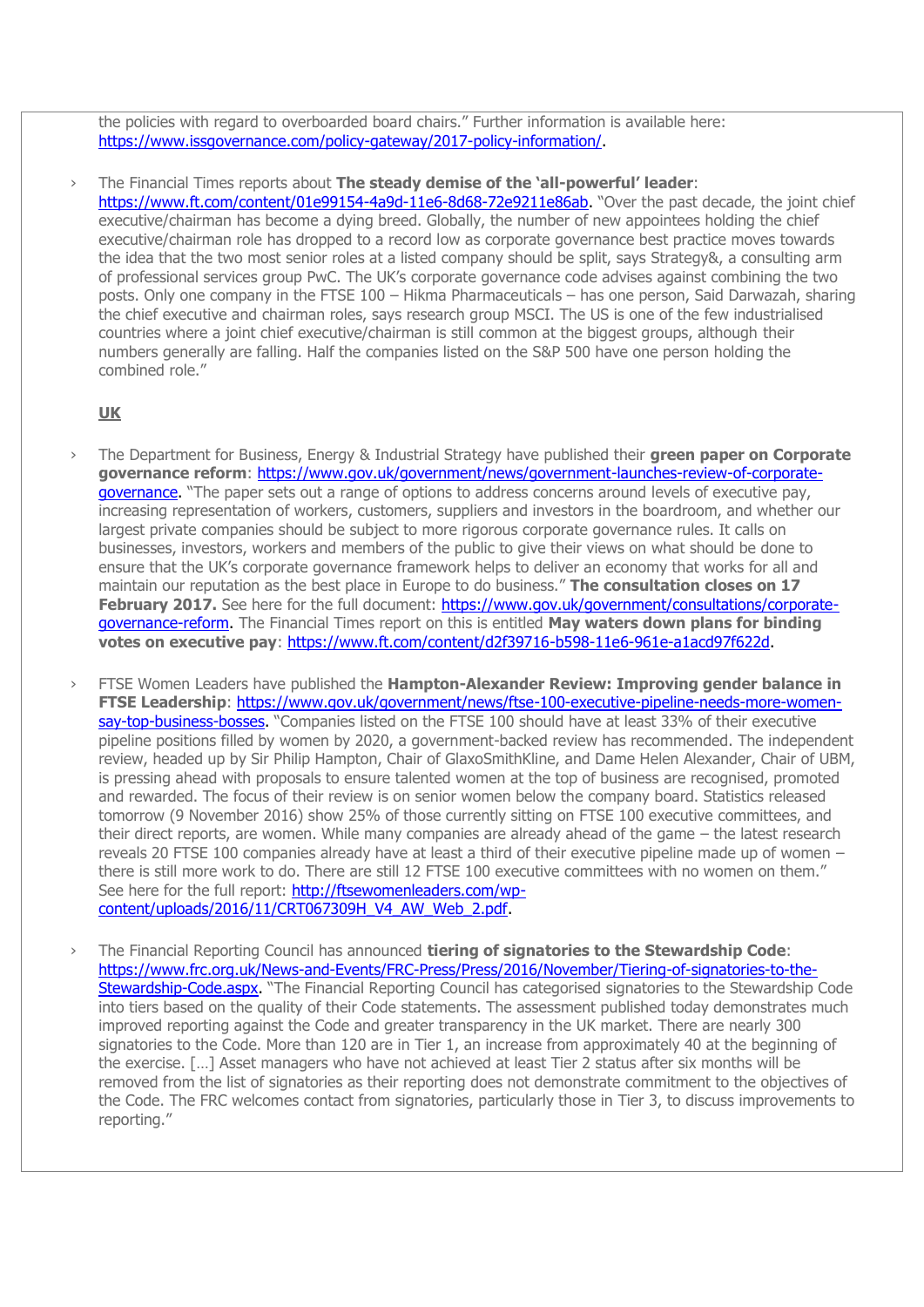#### › EY has published **The Parker Review report, Beyond One by '21**:

[http://www.ey.com/uk/en/newsroom/news-releases/16-11-02---ftse-boards-do-not-reflect-ethnic-diversity-of](http://www.ey.com/uk/en/newsroom/news-releases/16-11-02---ftse-boards-do-not-reflect-ethnic-diversity-of-the-uk)[the-uk](http://www.ey.com/uk/en/newsroom/news-releases/16-11-02---ftse-boards-do-not-reflect-ethnic-diversity-of-the-uk) and [https://www.gov.uk/government/speeches/the-ethnic-diversity-of-uk-boards-launch-of-the-parker](https://www.gov.uk/government/speeches/the-ethnic-diversity-of-uk-boards-launch-of-the-parker-review)[review](https://www.gov.uk/government/speeches/the-ethnic-diversity-of-uk-boards-launch-of-the-parker-review). "Each FTSE 100 Board should have at least one director of colour by 2021, and each FTSE 250 Board by 2024, according to The Parker Review report, Beyond One by '21, released at an event held at EY's UK headquarters today. The report reveals that out of 1,087 director positions in the FTSE 100, only 8% of positions are held by directors of colour, of which 1.5% are UK citizens, despite the fact that 14% of the total UK population is from a non-white ethnic group (up from 2% in 1971). Seven companies account for over one-third of directors of colour in the FTSE 100, whilst 53 of the FTSE 100 do not have any directors of colour at all." See here for the full document:

[http://www.ey.com/Publication/vwLUAssets/A\\_Report\\_into\\_the\\_Ethnic\\_Diversity\\_of\\_UK\\_Boards/\\$FILE/Beyond](http://www.ey.com/Publication/vwLUAssets/A_Report_into_the_Ethnic_Diversity_of_UK_Boards/$FILE/Beyond%20One%20by%2021%20PDF%20Report.pdf) [%20One%20by%2021%20PDF%20Report.pdf.](http://www.ey.com/Publication/vwLUAssets/A_Report_into_the_Ethnic_Diversity_of_UK_Boards/$FILE/Beyond%20One%20by%2021%20PDF%20Report.pdf)

## **France**

› The AFEP-MEDEF have published a new version of their **Corporate Governance Code of Listed Corporations** (in French):

[http://www.afep.com/uploads/medias/documents/Communiqu%C3%A9\\_Afep\\_Medef\\_Code\\_et\\_HCGE.pdf.](http://www.afep.com/uploads/medias/documents/Communiqu%C3%A9_Afep_Medef_Code_et_HCGE.pdf) "The revised Code introduces further progress on governance (strengthening the role of the board in strategy, provisions on the independence of directors, reference to CSR) and remuneration. The Code has been simplified to achieve broader standards by strengthening the principles and rules for determining the remuneration of executive directors, by reaffirming the role of the Board of Directors in this area; redundancies and retranscriptions of legislative or regulatory standards have also been eliminated." The full document is available here:

[http://www.afep.com/uploads/medias/documents/Code%20de%20gouvernement%20d'entreprise%20des%2](http://www.afep.com/uploads/medias/documents/Code%20de%20gouvernement%20d) [0soci%C3%A9t%C3%A9s%20cot%C3%A9es%20novembre%202016.pdf.](http://www.afep.com/uploads/medias/documents/Code%20de%20gouvernement%20d)

› Le Figaro reports that **the "Sapin II" law has been definitively adopted**: [http://www.lefigaro.fr/flash](http://www.lefigaro.fr/flash-eco/2016/11/08/97002-20161108FILWWW00305-le-projet-de-loi-anticorruption-sapin-ii-adopte.php)[eco/2016/11/08/97002-20161108FILWWW00305-le-projet-de-loi-anticorruption-sapin-ii-adopte.php.](http://www.lefigaro.fr/flash-eco/2016/11/08/97002-20161108FILWWW00305-le-projet-de-loi-anticorruption-sapin-ii-adopte.php) "Parliament finally adopted today, by a final vote of the National Assembly, the 'Sapin II' bill on the transparency of economic life." People Base CBM, a remuneration consultant, has published a post on the remuneration aspects of the law, entitled **Rémunérations des dirigeants mandataires sociaux : adoption du principe Say-on-Pay ("Remuneration of executives: adoption of the say-on-pay principles")**: [http://www.les-salaires.com/gestion-dentreprise/remunerations-des-dirigeants-mandataires](http://www.les-salaires.com/gestion-dentreprise/remunerations-des-dirigeants-mandataires-sociaux-say-on-pay-loi-sapin-2/)[sociaux-say-on-pay-loi-sapin-2/.](http://www.les-salaires.com/gestion-dentreprise/remunerations-des-dirigeants-mandataires-sociaux-say-on-pay-loi-sapin-2/) The law "provides for a vote of the shareholders on the remuneration of executive directors of listed companies in two stages: Firstly (ex-ante vote), each year, a vote approving the future compensation policy of the executive directors (from 2017). [...] Secondly, an ex-post control of shareholders on the remuneration of executive directors paid or allocated in respect of the previous financial year (beginning in 2018)."

› The AMF, the French market regulator, has published its **annual report on corporate governance**: [http://www.amf-france.org/en\\_US/Actualites/Communiques-de-presse/AMF/annee-](http://www.amf-france.org/en_US/Actualites/Communiques-de-presse/AMF/annee-2016.html?docId=workspace%3A%2F%2FSpacesStore%2F038fded4-d52a-4700-8935-7bcd75f647f6&langSwitch=true)[2016.html?docId=workspace%3A%2F%2FSpacesStore%2F038fded4-d52a-4700-8935-](http://www.amf-france.org/en_US/Actualites/Communiques-de-presse/AMF/annee-2016.html?docId=workspace%3A%2F%2FSpacesStore%2F038fded4-d52a-4700-8935-7bcd75f647f6&langSwitch=true) [7bcd75f647f6&langSwitch=true.](http://www.amf-france.org/en_US/Actualites/Communiques-de-presse/AMF/annee-2016.html?docId=workspace%3A%2F%2FSpacesStore%2F038fded4-d52a-4700-8935-7bcd75f647f6&langSwitch=true) "The AMF has also published, as it does every year in application of the French Monetary and Financial Code, its annual report on corporate governance and executive remuneration of listed companies. Five new recommendations on executive remuneration have been formulated: 1) Present the elements of remuneration in the registration document or annual report for the year in question; 2) Differentiate each criterion used for the variable part of the remuneration; 3) Indicate the cap for variable remuneration with regard to the fixed part; 4) In the event of the application of adjustment clauses affecting the calculation or payment of certain elements of the remuneration, give clear and precise information on their implementation and ensure that the predetermined nature of the criteria used to determine these elements is not called into question; and, 5) Facilitate shareholder access to elements of remuneration put to the vote." The full report is available here (in French): [http://www.amf-france.org/Publications/Rapports](http://www.amf-france.org/Publications/Rapports-etudes-et-analyses/Gouvernement-d-entreprise.html?docId=workspace%3A%2F%2FSpacesStore%2Fd6cba062-aa07-4a24-a217-8feaec477ac5)[etudes-et-analyses/Gouvernement-d-](http://www.amf-france.org/Publications/Rapports-etudes-et-analyses/Gouvernement-d-entreprise.html?docId=workspace%3A%2F%2FSpacesStore%2Fd6cba062-aa07-4a24-a217-8feaec477ac5)

[entreprise.html?docId=workspace%3A%2F%2FSpacesStore%2Fd6cba062-aa07-4a24-a217-8feaec477ac5.](http://www.amf-france.org/Publications/Rapports-etudes-et-analyses/Gouvernement-d-entreprise.html?docId=workspace%3A%2F%2FSpacesStore%2Fd6cba062-aa07-4a24-a217-8feaec477ac5)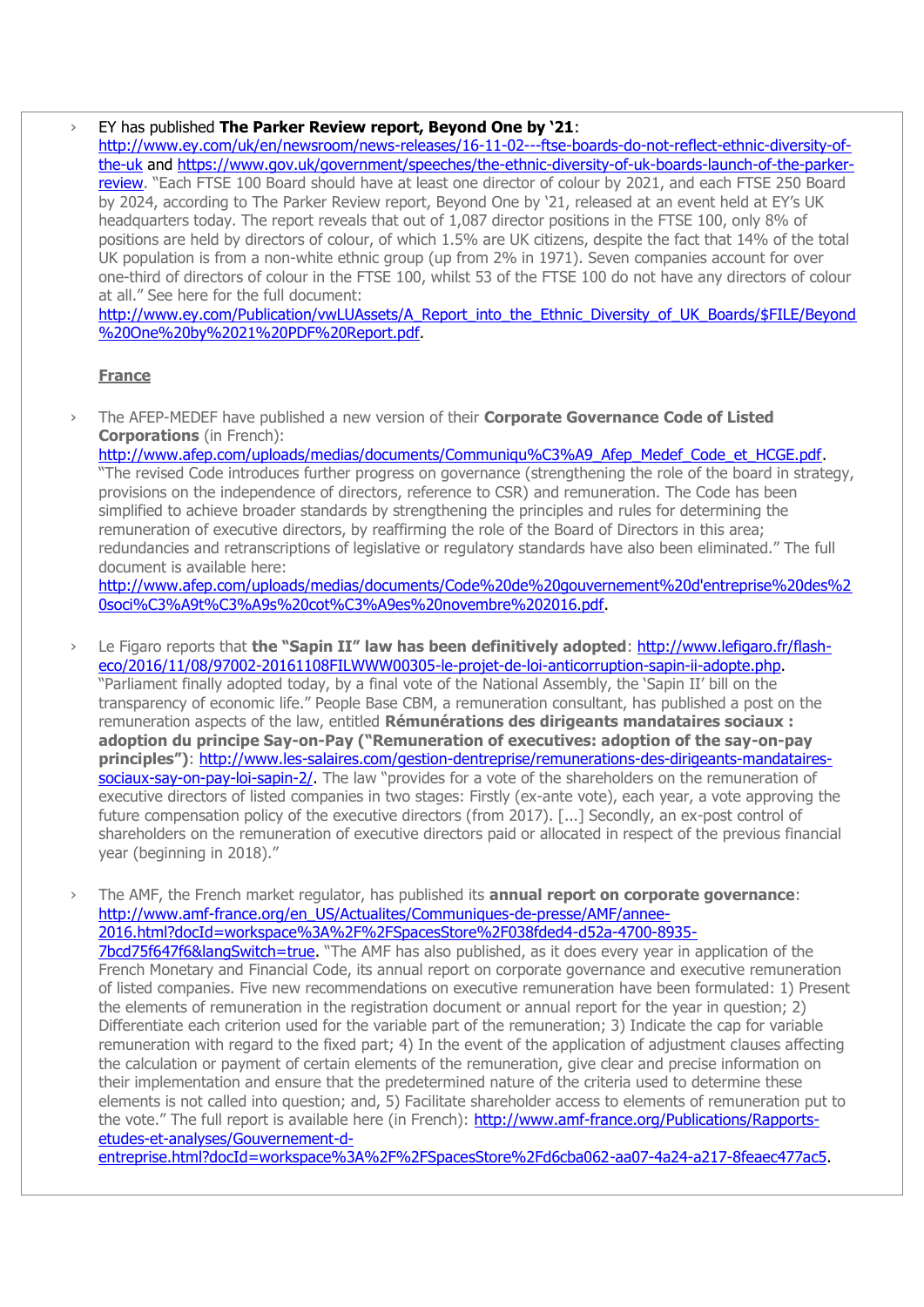- › Reuters reports that **Renault boss sees pay row with French government in election year**: <http://www.reuters.com/article/us-france-renault-pay-exclusive-idUSKBN13D1PJ>. "Chief Executive Carlos Ghosn expects the French government to oppose his pay package in 2017, he told Reuters in an interview, setting the stage for another shareholder meeting clash - this time in an election year. 'I don't think there's any chance that they will approve' Renault's pay proposals, Ghosn said of the likely government position. The economy and finance ministry declined to comment. Ghosn nonetheless hopes to avoid a repeat of the last annual meeting outcome in April, when investors with 54% of voting rights opposed his 7.2 million euro pay. 'Our objective is to have a majority vote,' he said."
- › The Financial Times reports that **Some French equities are more equal than others**: [https://www.ft.com/content/807fe086-5326-11e6-9664-e0bdc13c3bef.](https://www.ft.com/content/807fe086-5326-11e6-9664-e0bdc13c3bef) "The French government received a gift from its 13.4% stake in telecoms group Orange in April: overnight, the voting rights attached to the holding increased to more than 20%. The seemingly magical increase, which also affected holdings in the group by other state entities, happened courtesy of France's so-called Florange law, which made doublevoting rights automatic for long-term investors in listed companies unless shareholders specifically voted to opt out. Yet more than two years on from the controversial bill's approval, and as long-term shareholders start to reap the rewards of their holdings this year, broad opposition remains."

## **Germany**

- › The German Corporate Governance Code Commission has **published proposed amendments to the Code for 2017**: [http://www.dcgk.de/en/kommission-33/die-kommission-im-dialog/details/proposed-amendments](http://www.dcgk.de/en/kommission-33/die-kommission-im-dialog/details/proposed-amendments-to-code-for-2017-published.html)[to-code-for-2017-published.html.](http://www.dcgk.de/en/kommission-33/die-kommission-im-dialog/details/proposed-amendments-to-code-for-2017-published.html) "Within the context of its regular review of the Code, the Commission is this year again following the principle of deleting content that is no longer necessary, providing clarification where sensible, incorporating legislative amendments made in the interim period, and exercising major restraint in terms of material changes. […] It is a fact that discussions between the chairman of the supervisory board and investors have become common practice in many larger enterprises, and now form part of good corporate governance. In order to emphasise this as being best practice, the Regierungskommission intends to recommend that the chairman of the supervisory board be prepared (within an appropriate framework) to discuss topics relevant to the supervisory board with investors." **The consultation closes on 15 December 2016.**
- DSW (Deutsche Schutzvereinigung für Wertpapierbesitz e.V.), the German investor association, has published the **DSW 2016 Supervisory Board Remuneration Study**: [http://www.dsw-info.de/DSW-](http://www.dsw-info.de/DSW-Aufsichtsratsstudie-2016.2162.0.html)[Aufsichtsratsstudie-2016.2162.0.html](http://www.dsw-info.de/DSW-Aufsichtsratsstudie-2016.2162.0.html) and [http://www.dsw-info.de/DSW-Aufsichtsratsstudie-2016.2161.0.html.](http://www.dsw-info.de/DSW-Aufsichtsratsstudie-2016.2161.0.html) "The current DSW Supervisory Board study analyses the Supervisory Board remuneration of the DAX 30, MDAX, TecDAX and SDAX companies for the financial year 2015, in a multi-year comparison with special consideration of the different positions within the Supervisory Board. In addition to presenting the legal framework in Germany and Europe, the study also analyses the remuneration structures within the respective indices." The presentation of the report is available here: [http://www.dsw](http://www.dsw-info.de/uploads/media/DSW_Pressekonferenz_Aufsichtsratsstudie_2016_-_Grafiken.pdf)[info.de/uploads/media/DSW\\_Pressekonferenz\\_Aufsichtsratsstudie\\_2016\\_-\\_Grafiken.pdf.](http://www.dsw-info.de/uploads/media/DSW_Pressekonferenz_Aufsichtsratsstudie_2016_-_Grafiken.pdf)
- › The Süddeutsche Zeitung reports that **Deutsche Bank wants to claw back bonuses from Ackermann**  and Jain (in German): [http://www.sueddeutsche.de/wirtschaft/deutsche-bank-manager-deutsche-bank-will](http://www.sueddeutsche.de/wirtschaft/deutsche-bank-manager-deutsche-bank-will-boni-von-ackermann-und-jain-zurueck-1.3252105)[boni-von-ackermann-und-jain-zurueck-1.3252105.](http://www.sueddeutsche.de/wirtschaft/deutsche-bank-manager-deutsche-bank-will-boni-von-ackermann-und-jain-zurueck-1.3252105) "According to Süddeutsche Zeitung sources, the bank is planning to claw back vested bonuses from former executive board members and the amount in question appears to be much higher than originally thought. Affected are the former CEOs Anshu Jain and Josef Ackermann, but also the former executives Hermann-Josef Lamberti, Michael Cohrs, Hugo Bänziger and Jürgen Fitschen." For an English language report see here: [http://fortune.com/2016/11/17/deutsche-bank](http://fortune.com/2016/11/17/deutsche-bank-clawback-ceo-bonuses/)[clawback-ceo-bonuses/.](http://fortune.com/2016/11/17/deutsche-bank-clawback-ceo-bonuses/) Additionally, Reuters reports that **Deutsche nominates chairman for second term, clears him of Libor blame**: [http://www.reuters.com/article/us-deutsche-bank-chairman](http://www.reuters.com/article/us-deutsche-bank-chairman-idUSKBN13F0PU)[idUSKBN13F0PU.](http://www.reuters.com/article/us-deutsche-bank-chairman-idUSKBN13F0PU) "Deutsche Bank has nominated its chairman for a second term after an internal probe cleared him of accusations that he was partly to blame for the bank's poor cooperation with authorities in a probe into rate-rigging, a source close to the bank said. Paul Achleitner was nominated at a meeting of the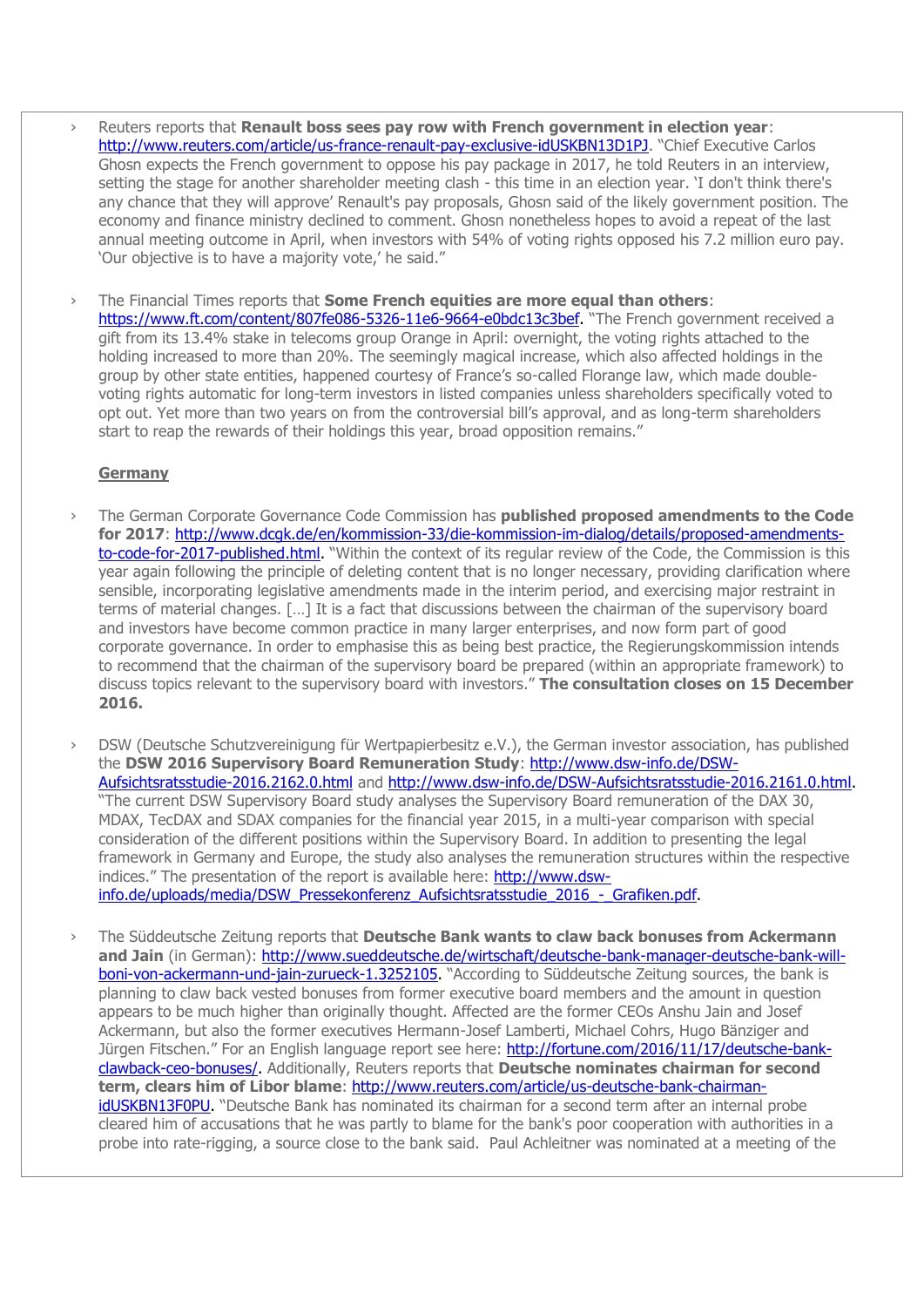lender's supervisory board in late October, the source said on Sunday. Shareholders will vote on the extension of his term at the annual meeting next spring."

# **Netherlands**

- › The University of Groningen has published a paper entitled **Eumedion in the Dutch Corporate Governance and Sustainability Landscape**: [http://eumedion.nl/en/news/university-of-groningen](http://eumedion.nl/en/news/university-of-groningen-research-eumedion-small-yet-beautiful-)[research-eumedion-small-yet-beautiful-](http://eumedion.nl/en/news/university-of-groningen-research-eumedion-small-yet-beautiful-). "Eumedion is a Dutch foundation representing the interests of Dutch and foreign institutional investors with investments in Dutch listed companies. In particular, it represents the interests of these participants in the field of corporate governance and sustainability. […] Although Eumedion is a small organisation, it has been able to make a significant and positive contribution to all three stages of the norm development process in the Netherlands during the past ten years. It is taken into account as a serious partner in discussions during policy developments by important decision makers, management and supervisory board of companies and other relevant parties, both domestically as well as internationally. Moreover, Eumedion is seen as a serious knowledge centre and an active and respected organization representing shareholder interests." See here for the full paper: [http://eumedion.nl/nl/public/kennisbank/publicaties/2016-onderzoek-invloed-eumedion.pdf.](http://eumedion.nl/nl/public/kennisbank/publicaties/2016-onderzoek-invloed-eumedion.pdf)
- › The VBDO (Dutch Association of Investors for Sustainable Development) has published a paper entitled **Advancing shareholder engagement: Eight contemplations for maximizing an engagement's impact**: [http://www.vbdo.nl/en/news/VBDO-White-paper-Advancing-shareholder-engagement.](http://www.vbdo.nl/en/news/VBDO-White-paper-Advancing-shareholder-engagement) "This publication presents further insights into how shareholder engagements influence decision making within portfolio companies. The five cases of engagements studied show that shareholders influence companies 1) directly by raising novel topics and by offering their views on the organizations' performance, and 2) indirectly by supporting internal change agents." See here for the full document: [http://www.vbdo.nl/files/news/VBDOWhitepaperShareholderengagement.pdf.](http://www.vbdo.nl/files/news/VBDOWhitepaperShareholderengagement.pdf)

#### **Switzerland**

- › The Federal Council (the Swiss government) have adopted a **dispatch to Parliament on the modernisation of Swiss company law**: [https://www.admin.ch/gov/en/start/documentation/media](https://www.admin.ch/gov/en/start/documentation/media-releases.msg-id-64622.html)[releases.msg-id-64622.html](https://www.admin.ch/gov/en/start/documentation/media-releases.msg-id-64622.html) "The Federal Council wants to modernise Swiss company law. It adopted the related dispatch for Parliament at its meeting on 23 November 2016. […] The new dispatch will transfer the provisions of the Ordinance against Excessive Remuneration in Listed Companies Limited by Shares (ERCO) into the relevant federal statutes. […] Specifically, it outlaws joining bonuses which do not offset any demonstrable financial disadvantage, as well as compensation for non-compete clauses that are not commercially justified. It also limits the level of such payments. Where shareholders vote in advance on variable remuneration for top managers, they must also be presented with the annual compensation report for a subsequent consultative vote. Finally, more effective options for claiming the reimbursement of unlawful payments will also be introduced. […] The gender equality obligation laid down in the Federal Constitution will be fulfilled by the introduction of gender guidelines for the boards of directors and executive boards of major listed companies. Women should account for at least 30 percent of the board of directors and at least 20 percent of the executive board. If these targets are not met, the joint-stock company will be required to state the reasons, and the action that is being taken to improve the situation, in its remuneration report."
- › Finma, the Swiss Financial Market Supervisory Authority, **redefines corporate governance guidelines for banks**: [https://www.finma.ch/en/news/2016/11/20161101-mm-rs-corporate-governance-bei-banken/.](https://www.finma.ch/en/news/2016/11/20161101-mm-rs-corporate-governance-bei-banken/) "FINMA is consolidating the supervisory requirements relating to corporate governance, internal control systems and risk management for banks. This consolidation takes the form of a circular incorporating the most recent findings from the financial crisis and the revised international standards. […] The new 'Corporate governance – banks' circular underlines the importance of modern corporate governance and appropriate and effective risk management. The circular sets minimum requirements not only for the composition of boards and the qualifications of their members but also for the organisation of internal control systems at banks. […] The 'Remuneration schemes' circular must now only be applied in full by the biggest banks and insurance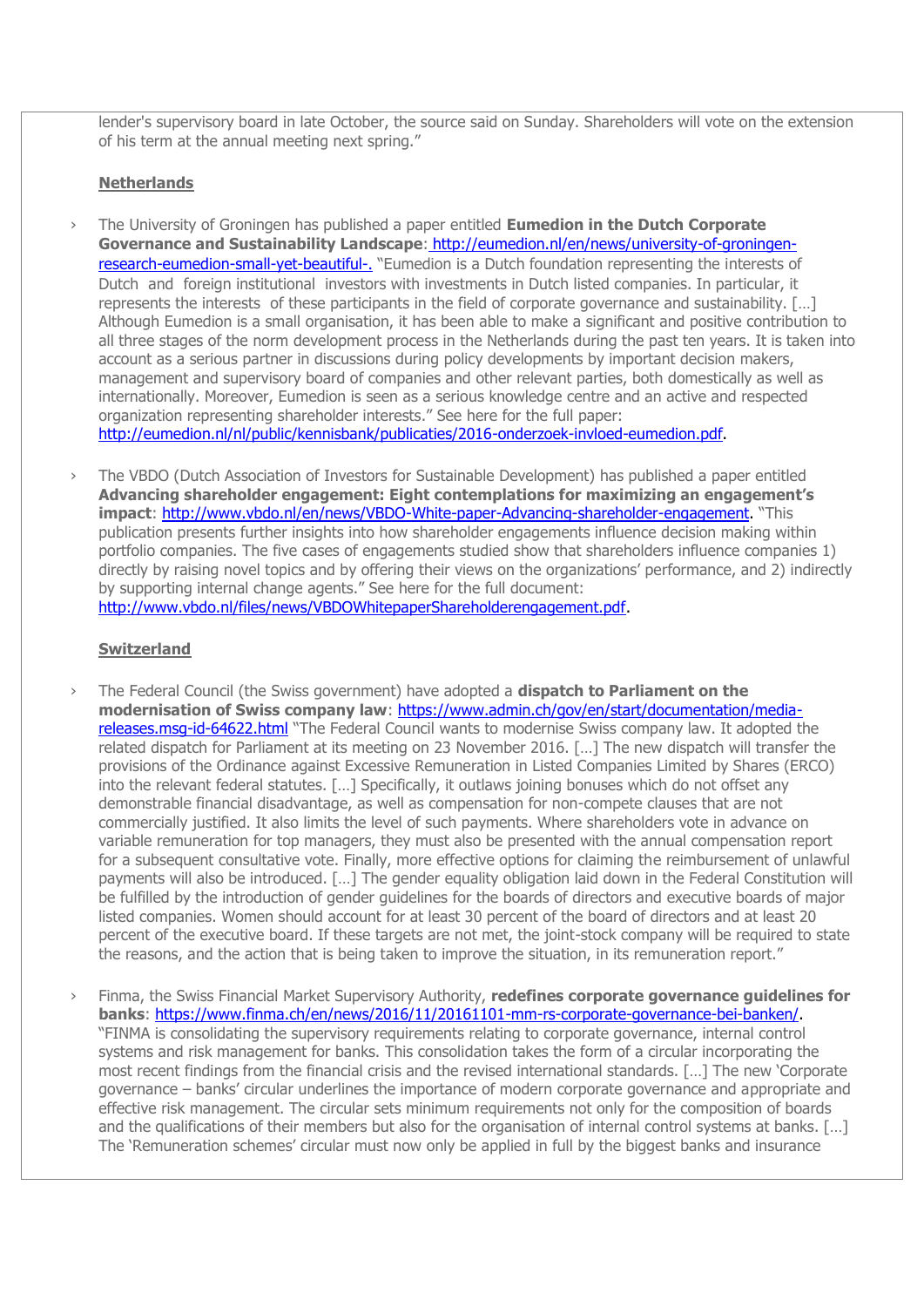companies and explicitly prohibits hedging transactions. It remains, however, a key guideline for all banks and insurance companies."

› The Wall Street Journal reports **Who Needs a CEO? Not Swiss Watch Giant Richemont**: [http://www.wsj.com/articles/richemont-to-eliminate-ceo-post-in-management-reshuffle-as-profit-falls-](http://www.wsj.com/articles/richemont-to-eliminate-ceo-post-in-management-reshuffle-as-profit-falls-1478247354)[1478247354.](http://www.wsj.com/articles/richemont-to-eliminate-ceo-post-in-management-reshuffle-as-profit-falls-1478247354) "Swiss watchmaker Cie. Financière Richemont SA is taking an unusual approach as it navigates a tumultuous downturn in the luxury market: It is eliminating the post of chief executive. Richemont on Friday said CEO Richard Lepeu will step down in March, and isn't being replaced. Top executives at Richemont luxury brands, which include Cartier, Montblanc and IWC Schaffhausen, will report to the board, led by Executive Chairman Johann Rupert. The move effectively puts Mr. Rupert in control of the company he founded in the late 1980s."

## **Spain**

› Georgeson, in conjunction with Cuatrecasas, have published a report entitled **El gobierno corporativo y los inversores institucionales ("Corporate governance and institutional investors")**: http://www.cuatrecasas.com/es/actualidad/notas\_prensa/continua\_el\_incremento\_del\_activismo\_accionarial en el mercado espanol.html. "The report analyses the patterns of participation and vote observed at the Annual General Meetings of Ibex-35 companies during 2016 and presents the issues that the institutional investors and proxy advisors consider essential for the 2017 AGM season." See here for the full document (in Spanish): [http://www.georgeson.it/dld/el-gobierno-corporativo-2017.pdf.](http://www.georgeson.it/dld/el-gobierno-corporativo-2017.pdf)

### **United States**

- › The United States Government Accountability Office has published a report entitled **Proxy Advisory Firms' Role in Voting and Corporate Governance Practices**: [http://www.gao.gov/products/GAO-17-47.](http://www.gao.gov/products/GAO-17-47) "Market participants and other stakeholders with whom GAO spoke agreed that with the increased demand for their services, proxy advisory firms' influence on shareholder voting and corporate governance practices has increased. But recent studies, market participants, and stakeholders had mixed views about the extent of the influence. For example, some said influence can vary based on institutional investor size (there is less influence on large institutional investors that often perform research in-house and have their own voting policies)." See here for the full report: [http://www.gao.gov/assets/690/681050.pdf.](http://www.gao.gov/assets/690/681050.pdf)
- › Davis Polk's Ning Chiu explains that **Company Disputes Validity of First Proxy Access Nominee**: [https://www.briefinggovernance.com/2016/11/company-disputes-validity-of-first-proxy-access-nominee/.](https://www.briefinggovernance.com/2016/11/company-disputes-validity-of-first-proxy-access-nominee/) "National Fuel Gas (NFG) [has informed](https://www.sec.gov/Archives/edgar/data/70145/000119312516776709/0001193125-16-776709-index.htm) GAMCO Asset Management (GAMCO) that its board has concluded that the company does not need to include GAMCO's nominee in its 2017 proxy materials because GAMCO did not comply with the proxy access bylaws. We previously discussed the background of the nomination [here](https://www.briefinggovernance.com/2016/11/first-proxy-access-nomination-surprises/)."

### **Canada**

› The Financial Post reports that **Bill introduced in Parliament would vanquish 'zombie' directors who fail to win majority shareholder votes**: [http://business.financialpost.com/news/fp-street/bill-introduced](http://business.financialpost.com/news/fp-street/bill-introduced-in-parliament-would-vanquish-zombie-directors-who-fail-to-win-majority-shareholder-votes)[in-parliament-would-vanquish-zombie-directors-who-fail-to-win-majority-shareholder-votes.](http://business.financialpost.com/news/fp-street/bill-introduced-in-parliament-would-vanquish-zombie-directors-who-fail-to-win-majority-shareholder-votes) "The federal government has taken a concrete step towards killing off 'zombie' directors – board members who can remain with corporations despite receiving support from fewer than half the shareholders. A bill tabled in Parliament Wednesday will require public companies governed by the Canada Business Corporations Act to have majority voting for directors – which gives the option to vote for or against a director, rather than the current standard where votes are either made in favour or withheld. In the absence of a majority-voting requirement, a director in an uncontested election simply needs one vote in favour to be elected."

#### **Japan**

› Responsible Investor reports that **Japan's government pension fund joins boardroom diversity**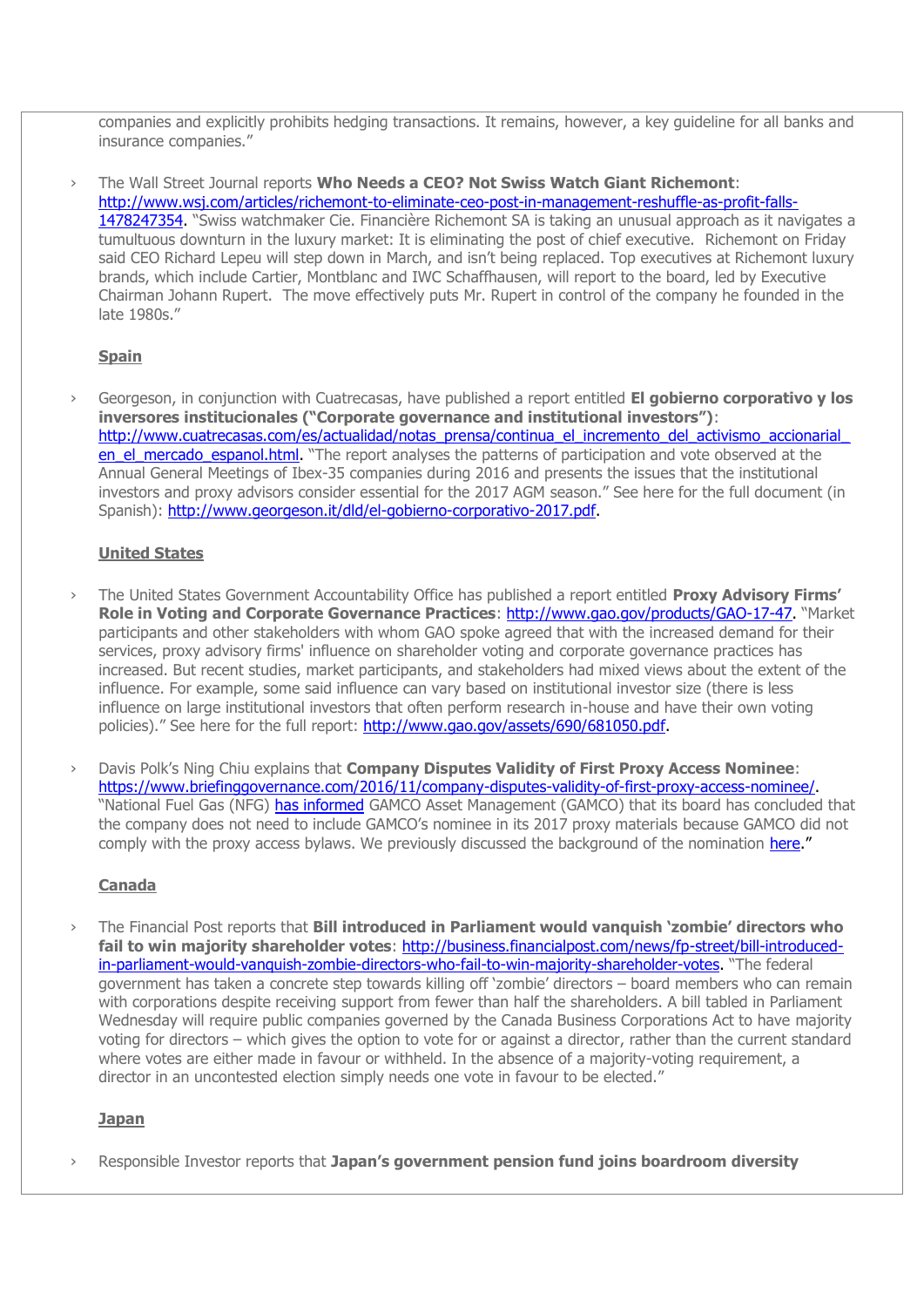**initiatives in UK and US**: https://www.responsible-investor.com/home/article/qpif 30/. "The Government Pension Investment Fund (GPIF) has joined boardroom diversity initiatives on both sides of the Atlantic, a further sign that the world's largest asset owner is putting its weight firmly behind environmental, social and governance (ESG) investing. It has signed up to the 30% Club in the UK and the Thirty Percent Coalition in the US, which campaign for 30% representation of women on boards." See here for the official announcement: [http://www.gpif.go.jp/en/topics/pdf/20161111\\_gpif\\_has\\_joined\\_the\\_uk.pdf.](http://www.gpif.go.jp/en/topics/pdf/20161111_gpif_has_joined_the_uk.pdf)

- › Reuters reports that **After Toshiba scandal, Japan to float new code for auditors by year-end**: [http://www.reuters.com/article/japan-audit-idUSL4N1CQ20K.](http://www.reuters.com/article/japan-audit-idUSL4N1CQ20K) "Regulators in Japan are planning new rules to improve standards in the auditing profession in a bid to avert scandals like last year's \$1.3 billion overstatement of profit by Toshiba Corp., which went unnoticed by the country's biggest auditor for years. [...] Now the Financial Services Agency wants the country's audit firms, which critics say operate under a similar culture of deference and earn relatively low fees for audit work, to raise their game to help clean up corporate Japan. The FSA will by year-end propose a governance code likely to give outside voices a say in oversight of audits, according to Kazutoshi Harada, the agency's director for enforcement of corporate disclosure."
- › The Financial Times reports that **Code gives Abe a rare reason to be cheerful**: [https://www.ft.com/content/4766ea18-41d0-11e6-9b66-0712b3873ae1.](https://www.ft.com/content/4766ea18-41d0-11e6-9b66-0712b3873ae1) "The governance code, and the associated stewardship code that defined the new responsibility of shareholders, remains for many observers one of the most unambiguous successes of Abenomics. The codes were introduced as part of the wider Abenomics effort to boost the performance of the Japanese stock market, encourage companies to increase capital expenditure and tempt citizens to shift part of their bank savings into riskier assets. Progress on compliance has not been as fast as the original proposers of the code had hoped, and more broadly political momentum is flagging, but it is nevertheless highly visible. Some 80 per cent of large and midsize Tokyolisted companies now have two or more independent directors – a tenet of the governance reforms – up 21 percentage points from the year before the code was introduced."

### **Singapore**

- › The Straits Times reports that **Initiative aims to foster good investment practices**: [http://www.straitstimes.com/business/invest/initiative-aims-to-foster-good-investment-practices.](http://www.straitstimes.com/business/invest/initiative-aims-to-foster-good-investment-practices) "The investor community and financial industry have come together to create a set of principles that encourage responsible investment practices here. The Singapore Stewardship Principles (SSP) initiative, led by the Stewardship Asia Centre (SAC) think-tank, has outlined seven of these guiding principles. The principles are supported by the Monetary Authority of Singapore (MAS) and the Singapore Exchange." See here for the full document: [http://www.stewardshipasia.com.sg/principles.html.](http://www.stewardshipasia.com.sg/principles.html)
- › The Financial Times reports that **Singapore weighs up dual-class shareholdings**: [https://www.ft.com/content/f1783402-b517-11e6-ba85-95d1533d9a62.](https://www.ft.com/content/f1783402-b517-11e6-ba85-95d1533d9a62) "But away from the headlines and the hype, the city kicked off another debate in the same week on a rather older topic that could yet have as big a bearing on perceptions of the Lion City – that of introducing dual-class listings to the Singapore Exchange. Proponents, led by bankers and lawyers, argue that dropping Singapore's one-share-one-vote rule would give it an edge in the region in attracting Asian stars like Alibaba and global headliners such as Manchester United. Both chose New York over Hong Kong and Singapore because the US was more receptive to their desire to weight voting rights in favour of small groups."

# **China**

› The Financial Times reports that **China's corporate governance standards fall**: [https://www.ft.com/content/dea773d4-a02b-11e6-891e-abe238dee8e2.](https://www.ft.com/content/dea773d4-a02b-11e6-891e-abe238dee8e2) "In recent years Beijing has pushed for its \$7.5tn mainland A-shares market to be incorporated into the widely followed MSCI Emerging Market index, which could open the door to hundreds of billions of dollars of foreign portfolio investment. […] However, biennial research by the Hong Kong-based Asian Corporate Governance Association, a non-profit